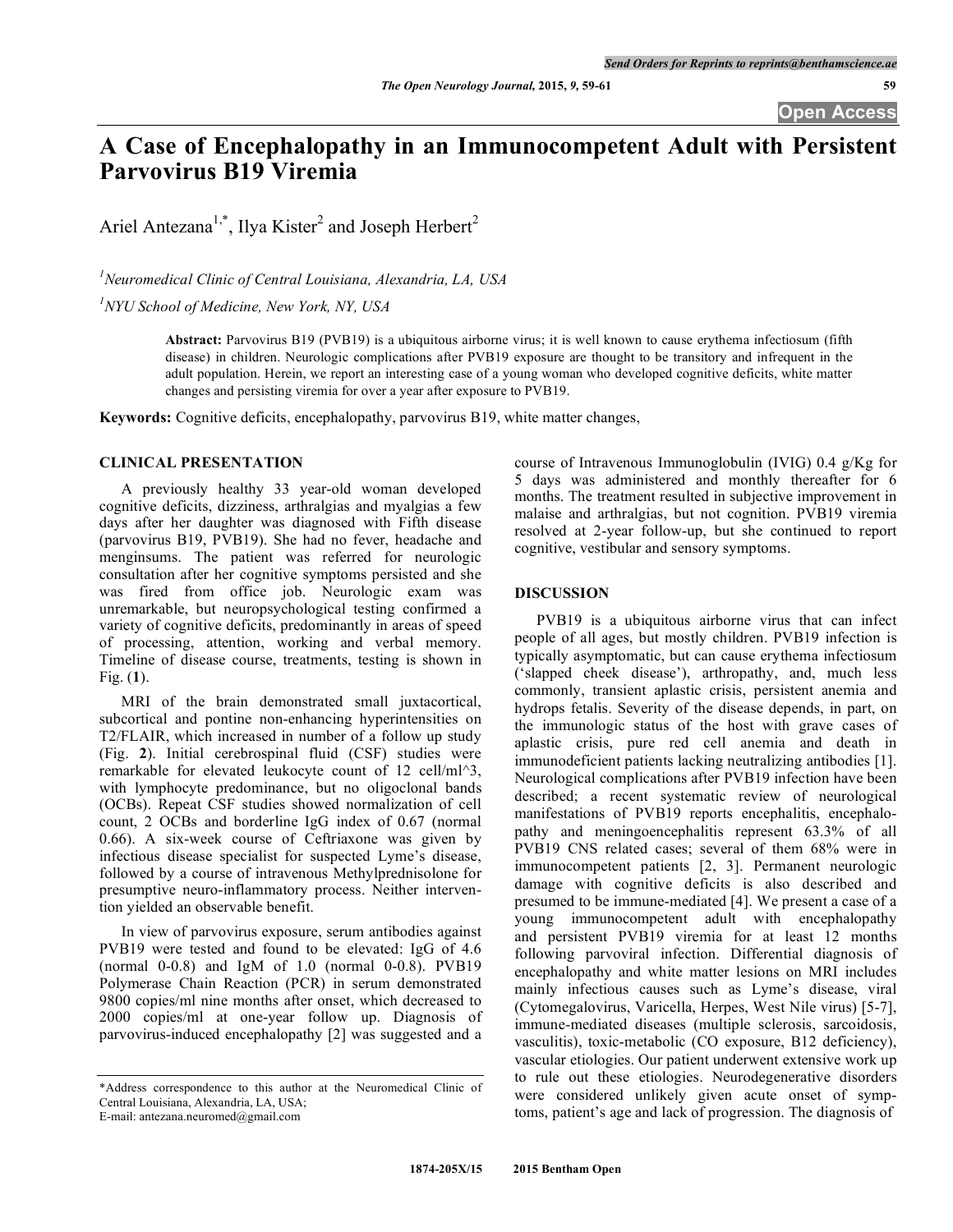

PVB19: Parvovirus B19; MRI: Magnetic Resonance Imaging; FLAIR: Fluid Attenuated Inversion Recovered; LP: Lumbar Puncture, CSF: Cerebro-spinal fluid, OCB: Oligoclonal Bands, ID: Infectious disease; PCR: Polymerase Chain Reaction; IVIG: Intravenous Immunoglobulin.

**Fig. (1).** Timeline of disease course and treatments.



Magnetic Resonance Images: A,C and E initial MRI which showed Subcortical and juxtacortical white matter lesions on FLAIR images. B,D and F two months follow up MRI showing few more white matter lesions (arrows).